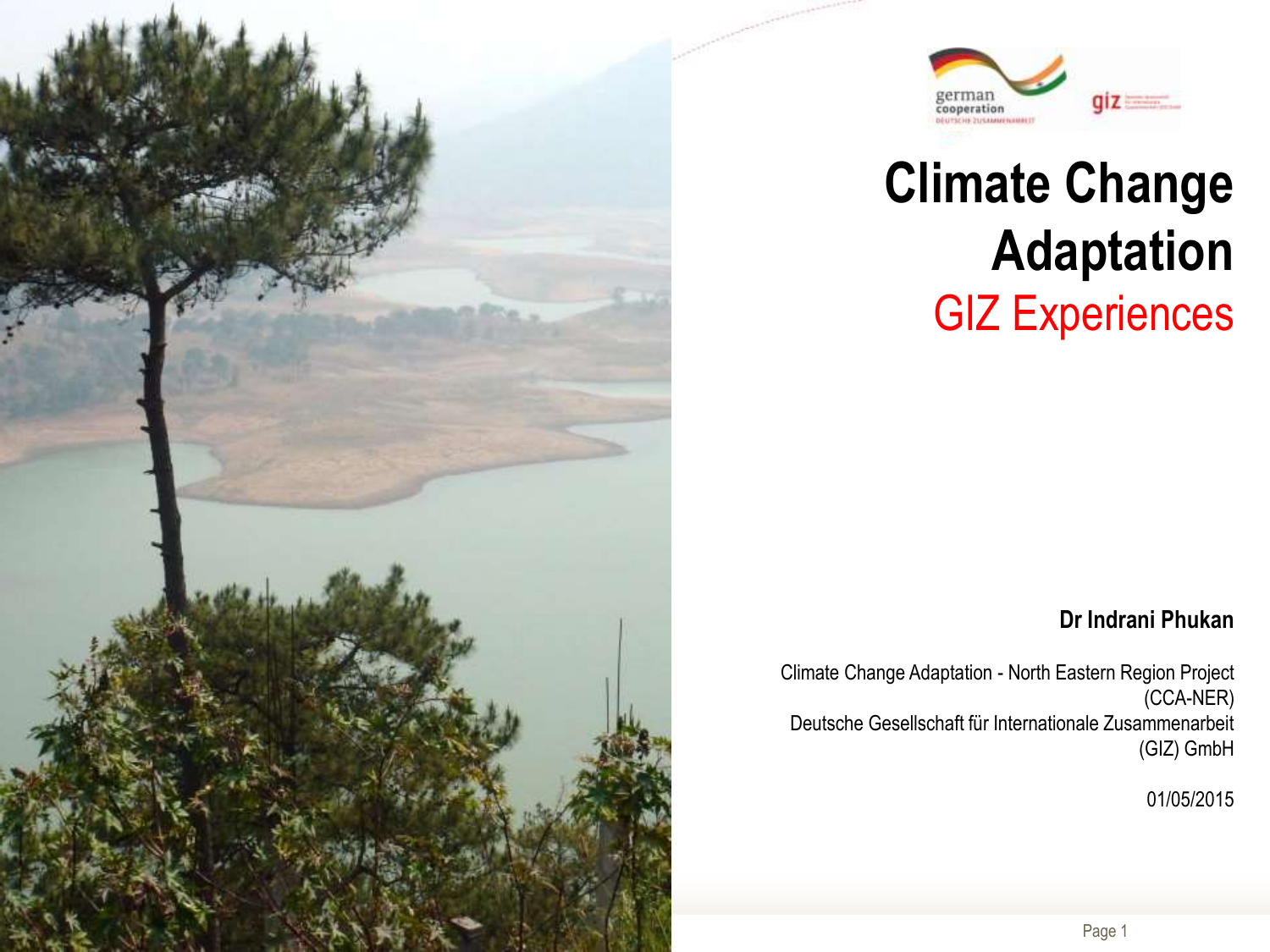

#### **Climate Change Adaptation – North Eastern Region (CCA-NER)** Partner States in the North Eastern Region

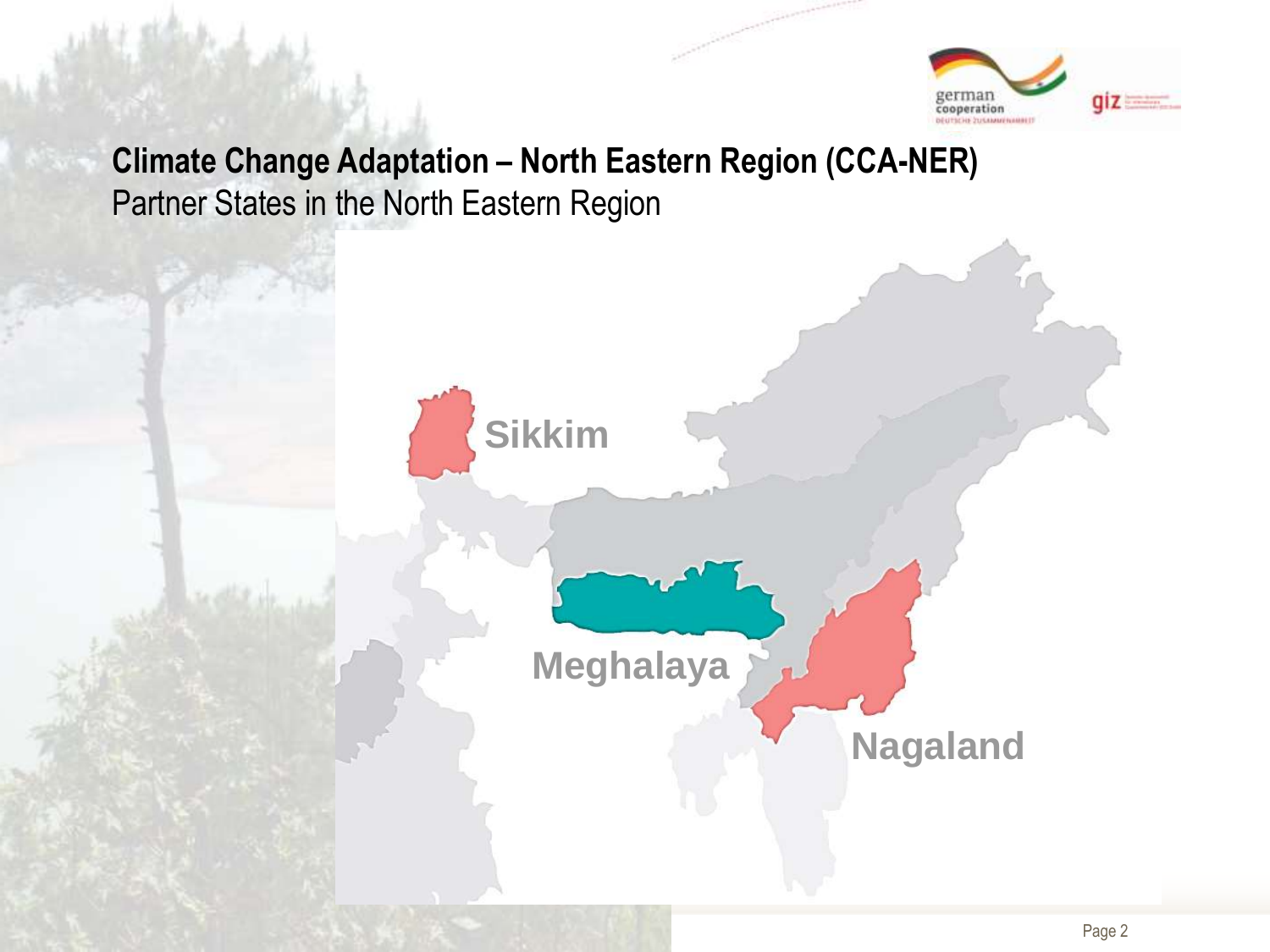

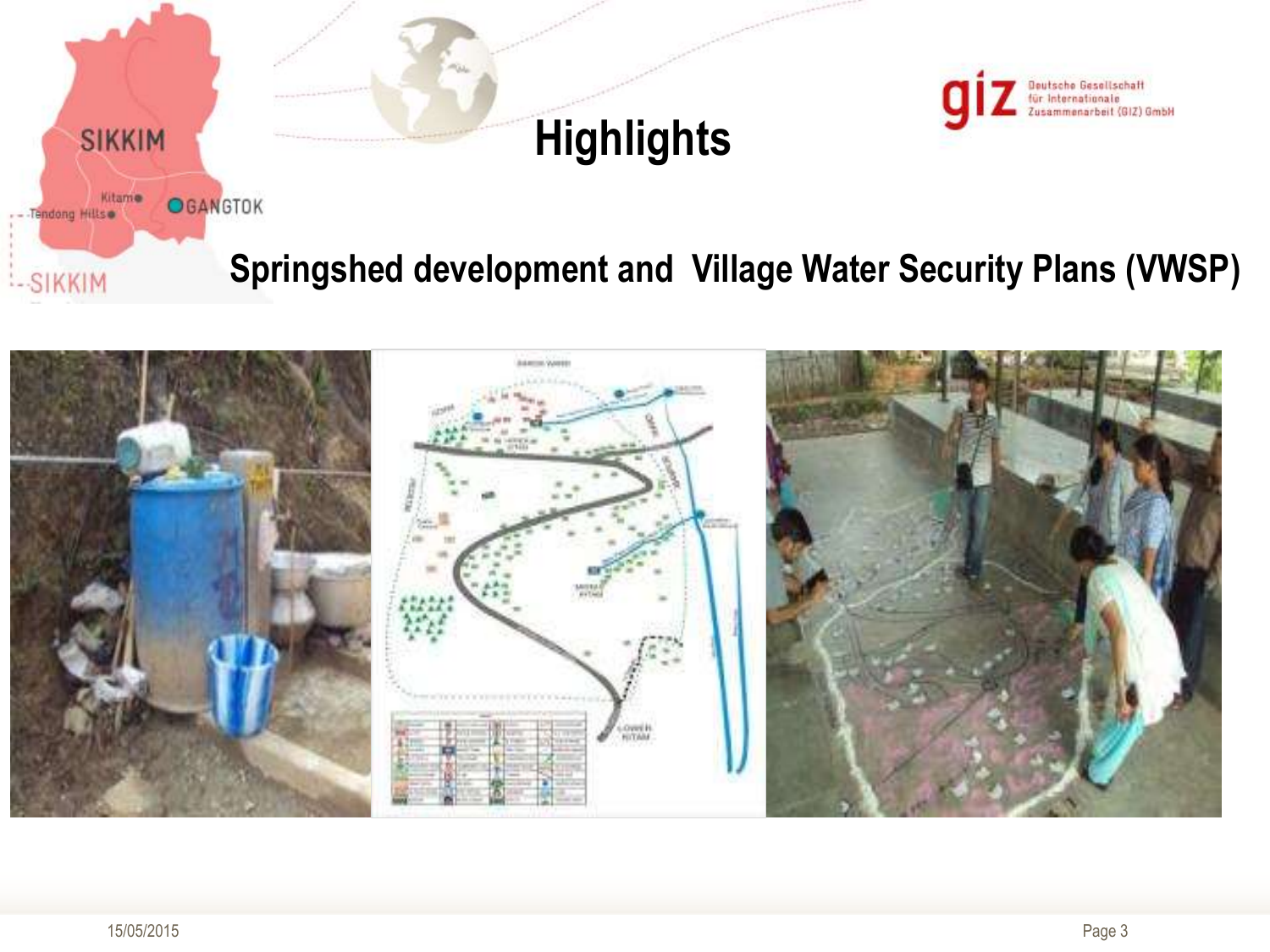**SIKKIM** Kitame **OGANGTOK** - - Tendong Hills :-SIKKIM

### **Hydro geological map of the Tendong Hill Region**

**Identification of recharge zones**



Deutsche Gesellschaft für Internationale ammenarbeit (GIZ) GmbH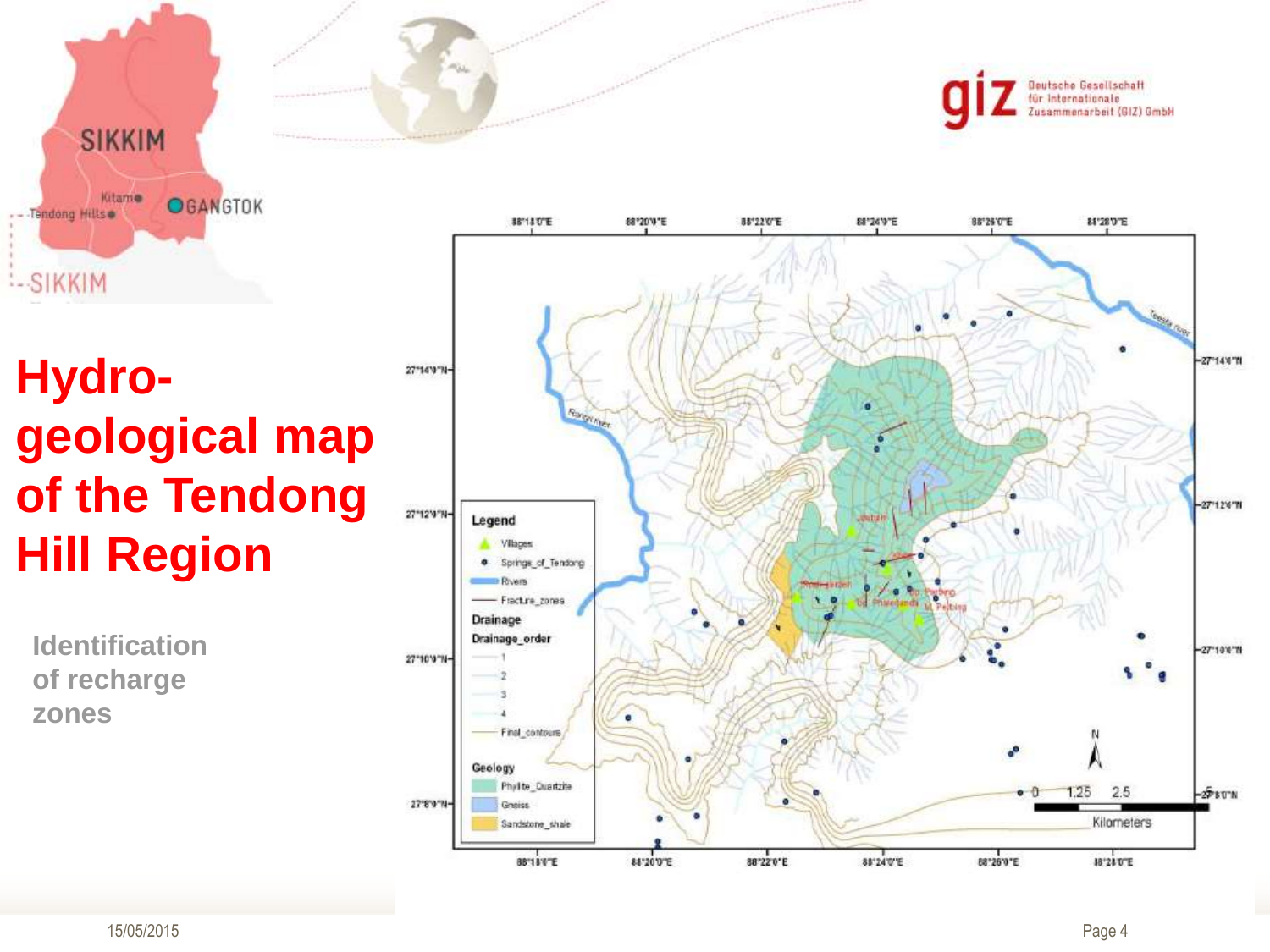



#### **Soil Water Conservation in target recharge zones**



#### **Monitoring of base flows**

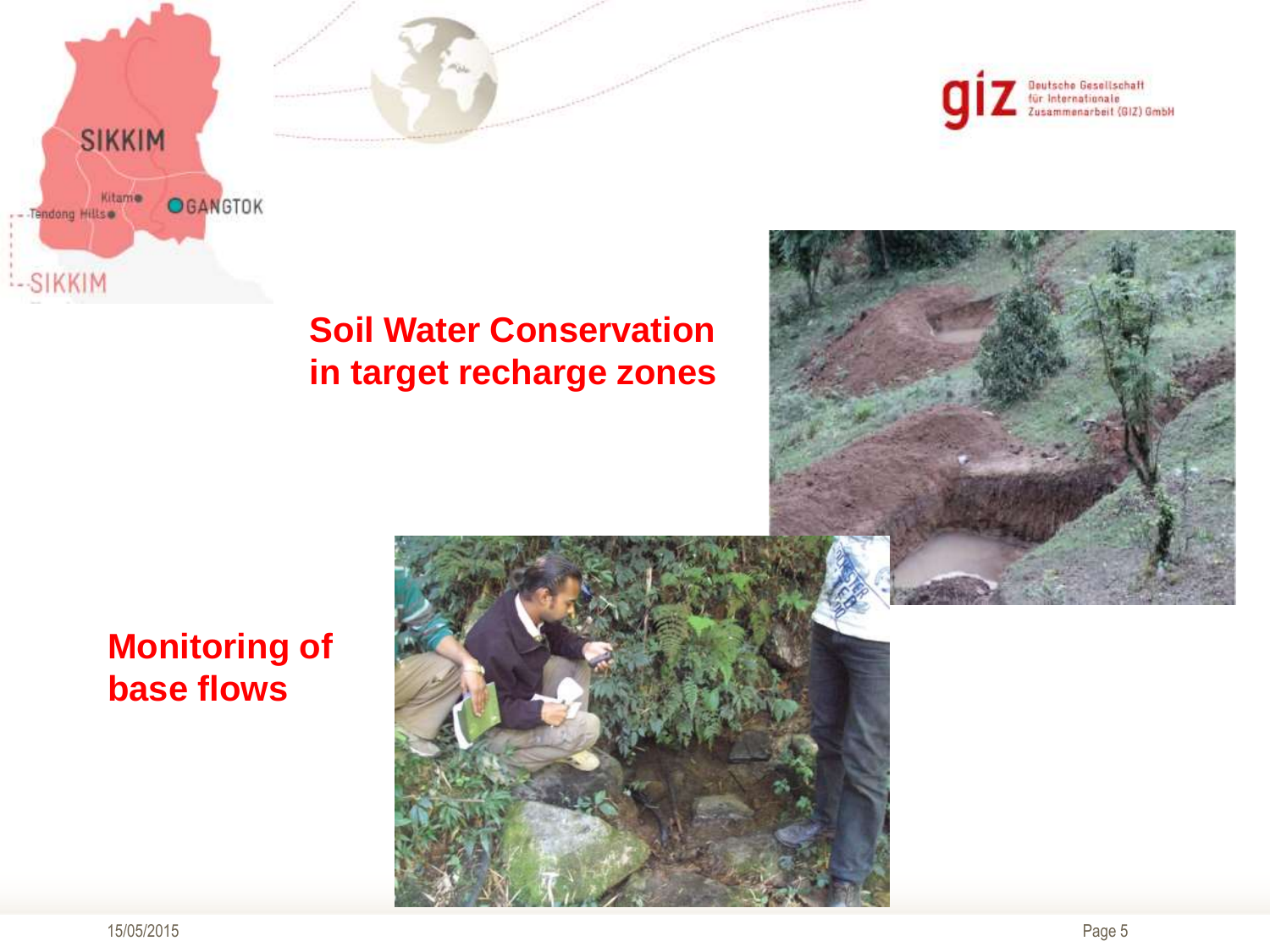

### **Village Water Security Plan of Kitam Village, South Sikkim**

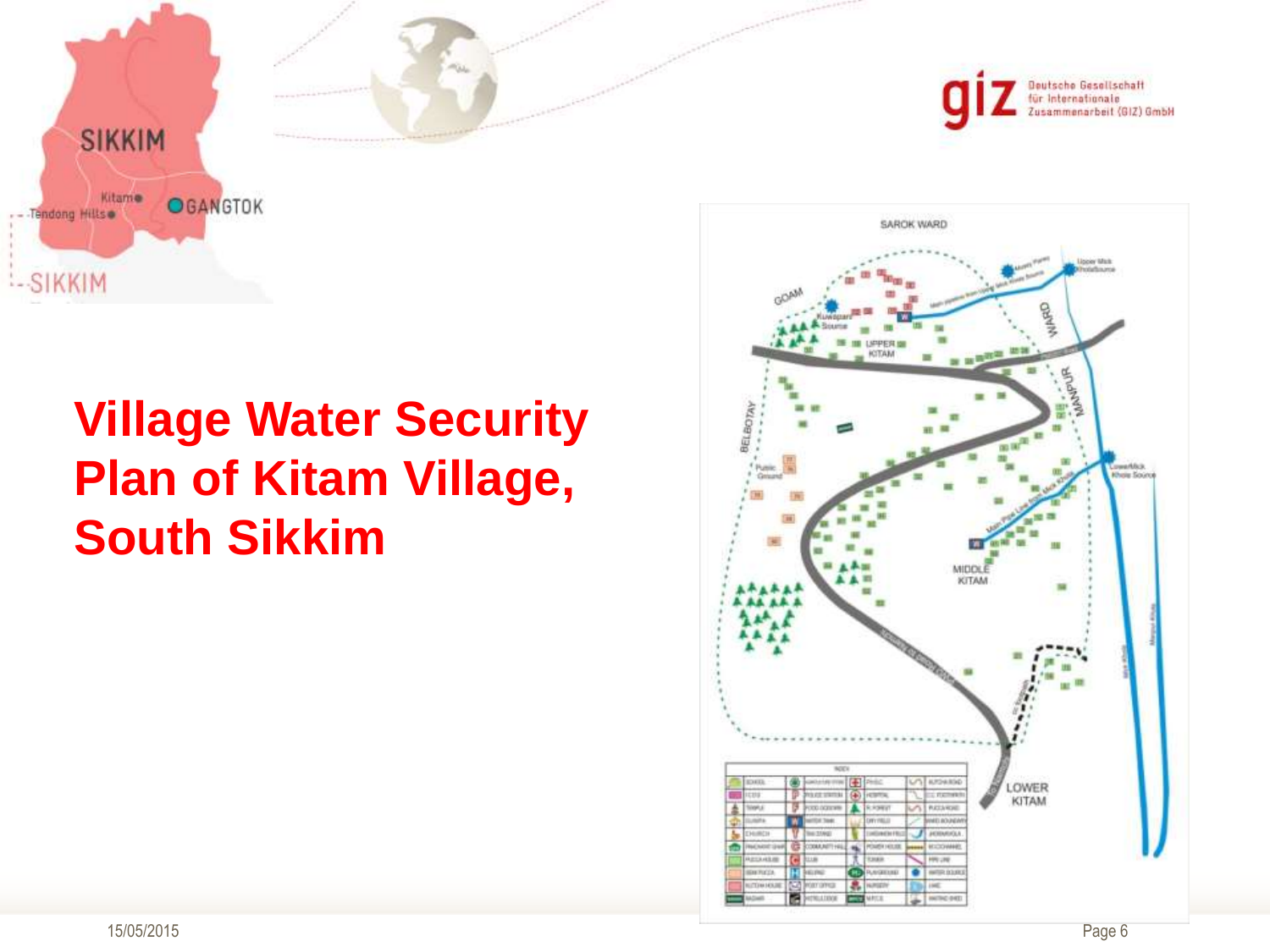**SIKKIM** Kitame **OGANGTOK** Tendong Hills --SIKKIM

### **Vulnerability Assessment at Gram Panchayat level**





Legend  $\mathcal N$  District  $\begin{bmatrix} 1 & 1 \\ 1 & 1 \end{bmatrix}$  Forest area

#### **Vulnerability index**



0 5 1 0 20 Kilometers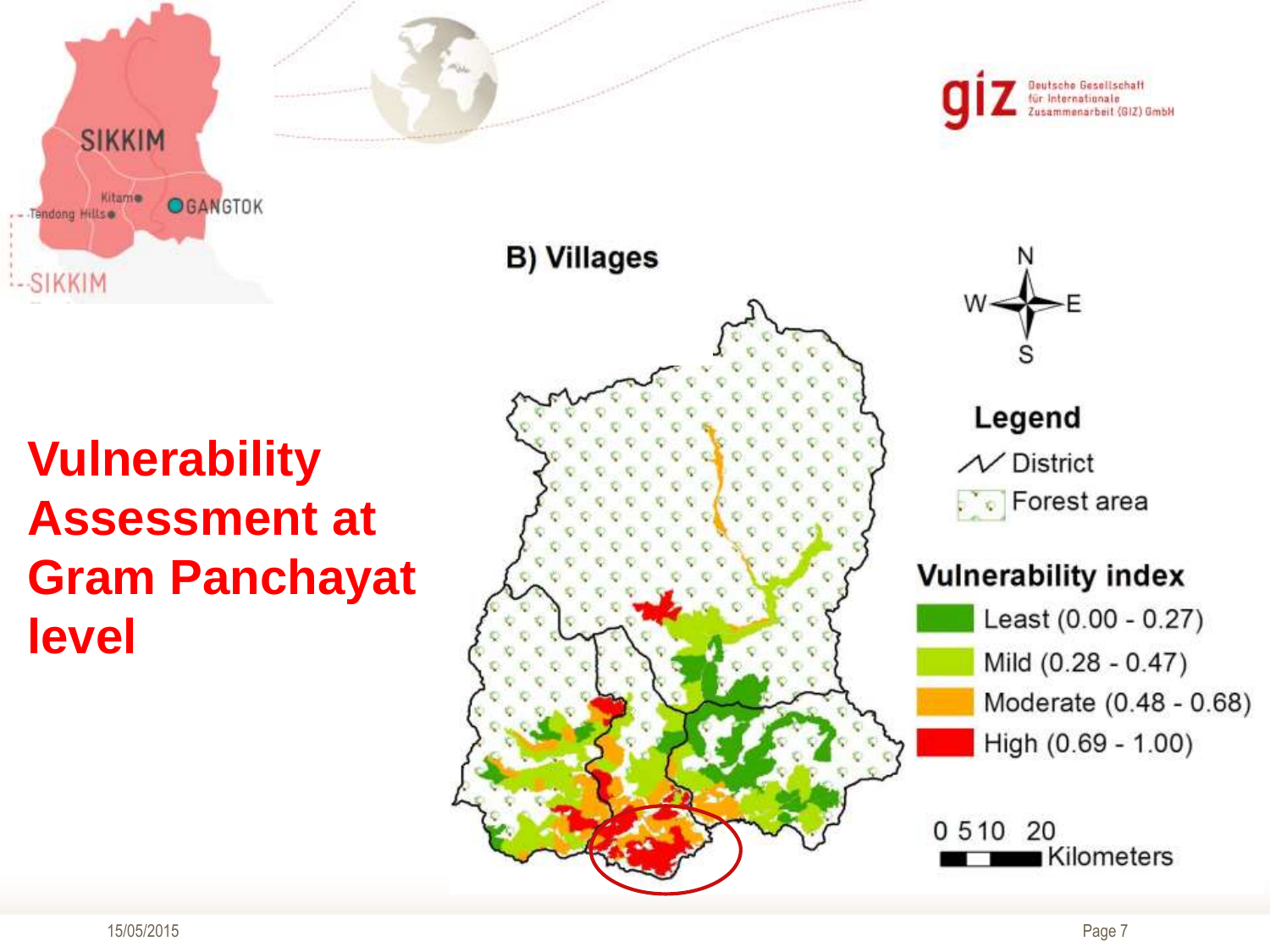

### **Capacity Building, Knowledge Sharing and Leverage**

**Capacity building**

- 1. Hydro-geological Assessments
- 2. Participatory processes for VWSPs
- 3. Monitoring of base flows

**Handbook on Dhara Vikas** – a step by step manual for springshed development

**Share learnings** with other states and countries Arunachal Pradesh, Himachal Pradesh, Meghalaya, Nagaland, Bhutan, WWF-Nepal







**Softcopy can be downloaded from www.sikkimsprings.org**



15/05/2015 Page 8 **1ST to 6TH July 2014,**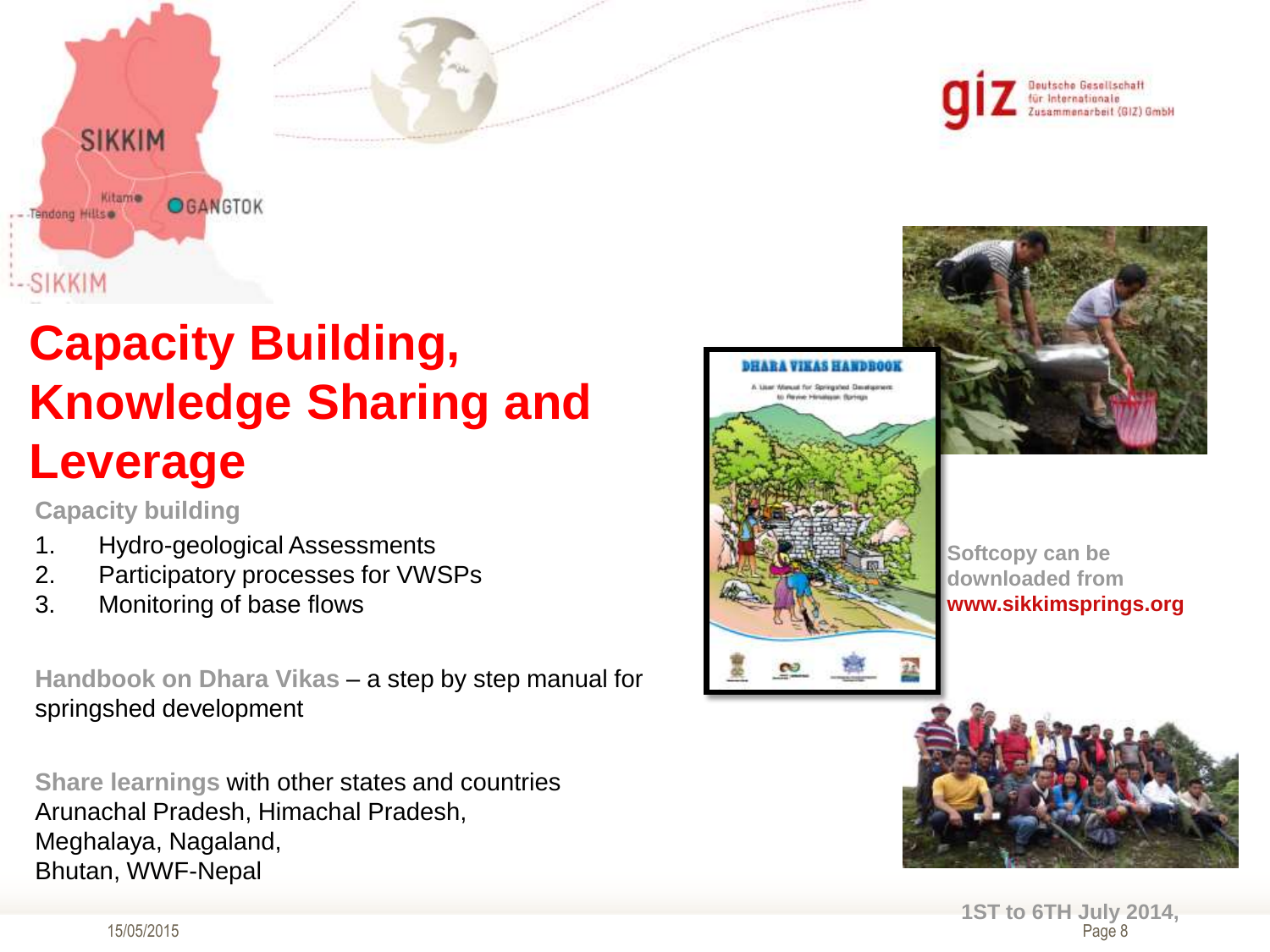

### **Springshed development and Village Water Security Plans (VWSP)**



SIKKIM

Kitame

endong Hills

SIKKIM

**OGANGTOK** 





- Hydrogeological assessment for targeting recharge zones.
- Convergence with national flagship programmes like MGNREGA and National Rural Drinking Water Programme (NRWDP).
- VWSP for 5 Gram Panchayats including Kitam village.
- Dhara Vikas Handbook released on World Water Day 2014.
- Need based capacity building for hydro-geological assessments.
- Training of Panchayats, BDOs of all districts on Dhara Vikas organized by RM&DD, funded by UNDP with technical support from GIZ.
- Exposure Visits: Govt. officials from Bhutan, Meghalaya and Nagaland
- 10 VWSPs carried out through UNDP funds and GIZ technical assistance
- RM&DD, NRDWP is under process of developing 50 more VWSPs in drought prone areas of Sikkim
- RM&DD in consultation to implement recommendations of Kitam VWSP through Saansad Adarsh Gram Yojana
- VWSP guidelines being prepared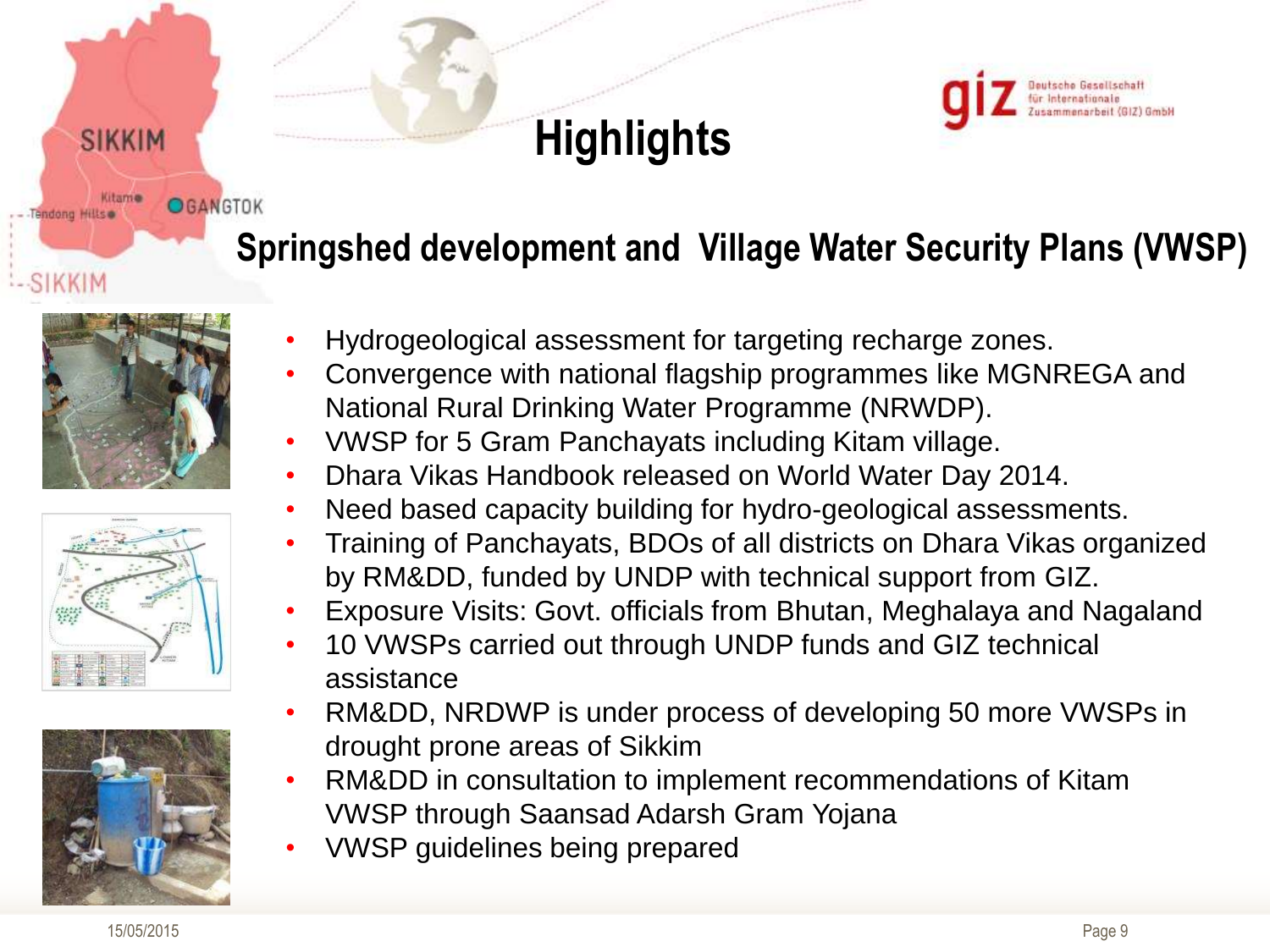

### **Oak forest regeneration, preservation and management**



SIKKIM

Kitame

endong Hillse

SIKKIM

OGANGTOK





- Mapping of oak forests,
- Collation of information on oak envelopes
- Modeling for oak species distribution in a changing climate regime (with regionally downscaled climate models)
- Development of oak regeneration, preservation and management draft handbook
- Multi stakeholder consultations on oak conservation
- Officials of the Sikkim Forest Department trained on oak mapping using satellite remote sensing and GIS techniques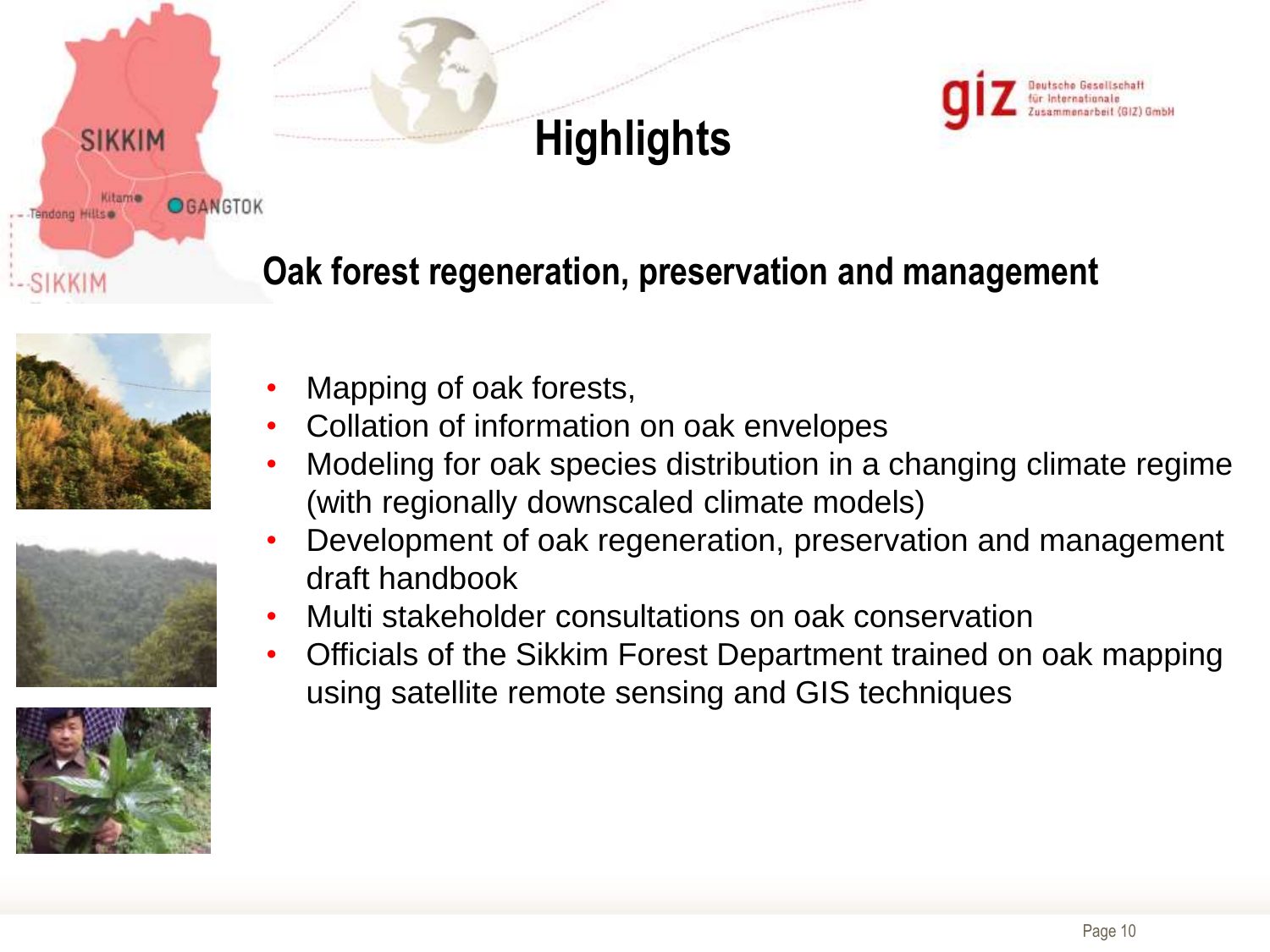

#### **Eri-silk value chain**

**O** SHILLONG



MEGHALAY





- Experimentation with process in production of Eri silk (spinning & weaving) and diversification of color shades using natural dyeing
- Improvement in the pre-loom process leading to softer finished product
- Design parameters documented
	- Standardization and documentation of best practices
	- Training manuals developed and weavers trained
- Integration into State Sericulture Mission
- Showcasing of improved process and finish products during International Terra Madre 2015
- Replication of model by weavers to other districts
- Credit linkage with financial institutions
- Establishment of market linkages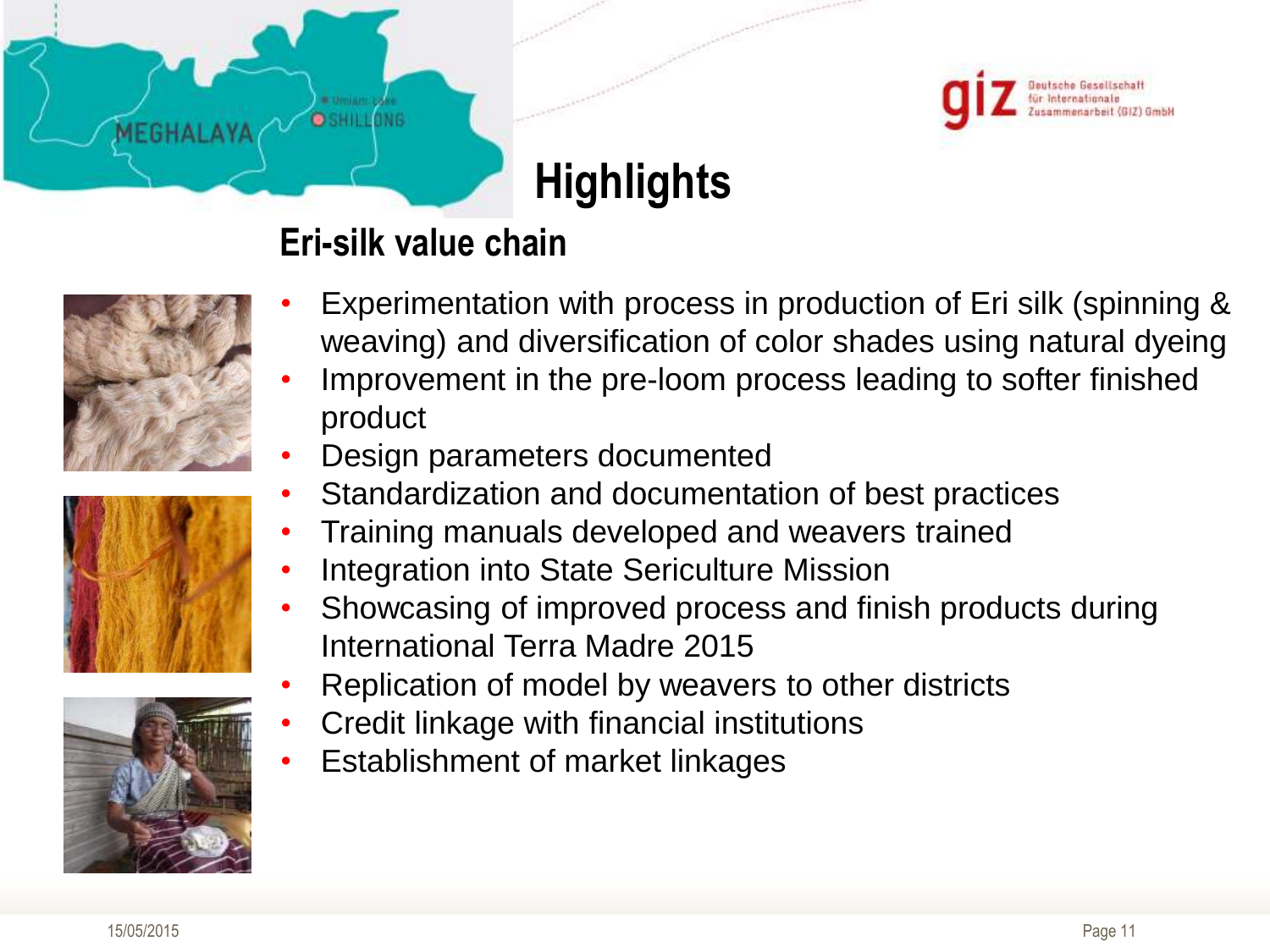



#### **Integrated State Water Policy**





- Formulation of Integrated State Water Policy complete
- Policy endorsed in principle by Government of Meghalaya
- Policy shared at various fora at state and national level
- Replication of process for Nagaland and Sikkim based on requests from the respective states

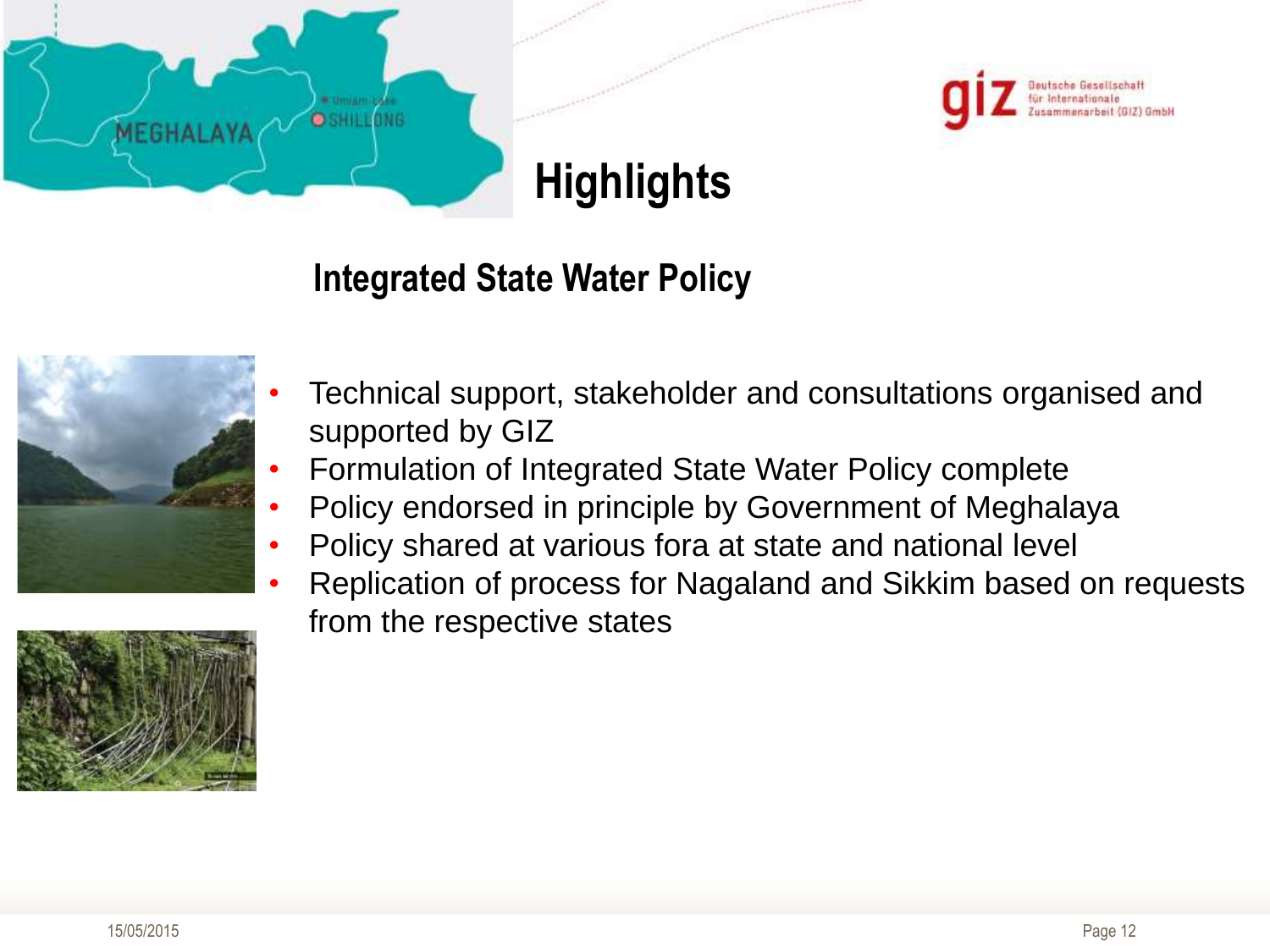

#### **Indigenous rice value chain** in Nagaland and Meghalaya



**NAGALAND** 

- Improved understanding on preservation of local rice diversity as a mechanism to adapt to climate change thereby ensuring cereal security
- Mapping of state and national rice research institutions **In Nagaland:**
- 64 varieties of rice seeds collected, shared and tested



#### **In Meghalaya:**

- Sensitization of extension workers
- Joint pilot trails, joint field monitoring
- Extension workers trained
- Trails conducted in three villages, voluntary participation of farmers for trails



#### **Next steps:**

- Introduction into farmer based participatory breeding
- Improved marketing
- Upscaling of learning to other districts in partnership with Agriculture **Department**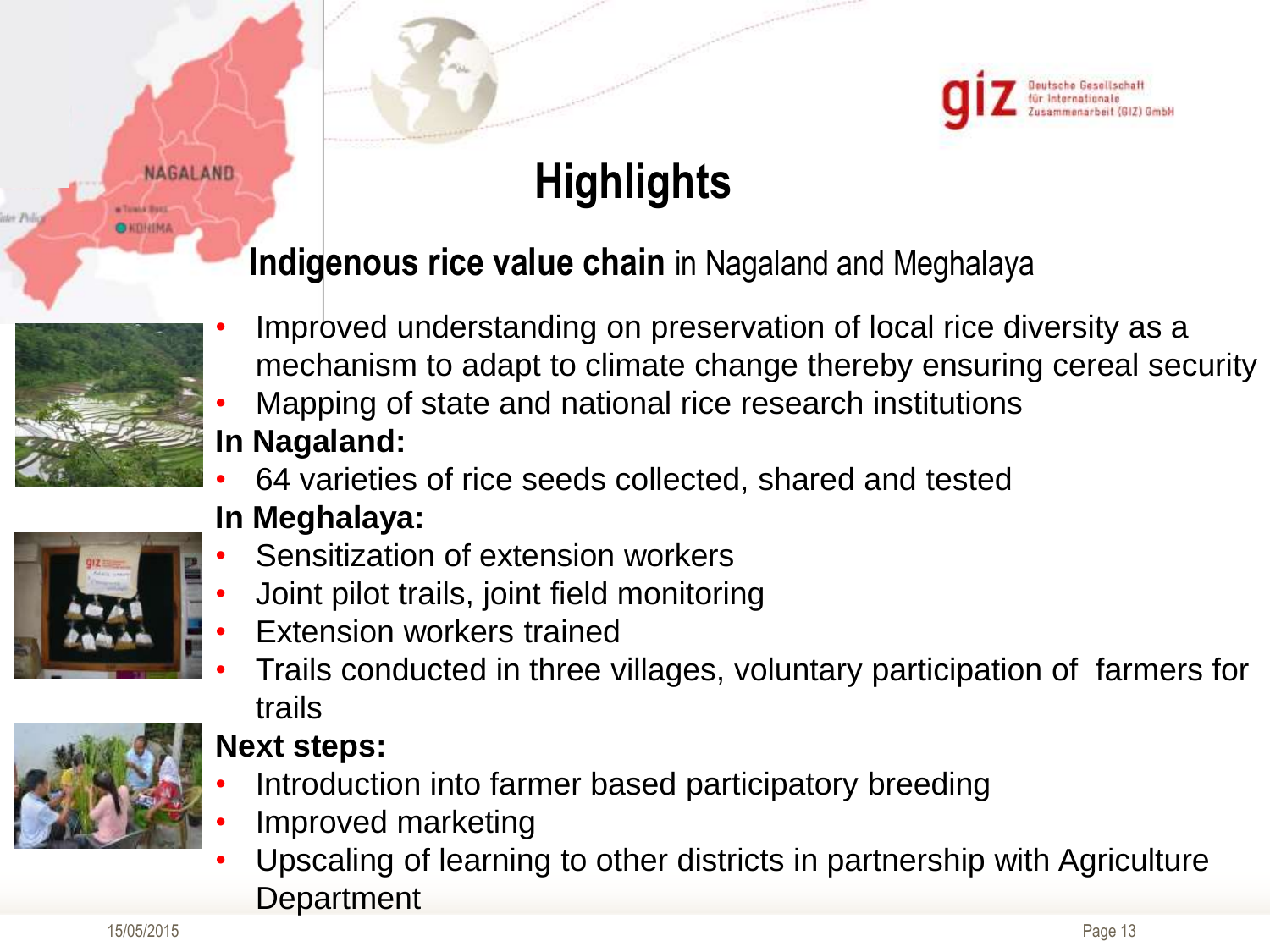







### **State Action Plans on Climate Change**

in Meghalaya, Nagaland, Sikkim

- Technical support, stakeholder and consultations organized and supported by GIZ
- SAPCCs endorsed by MOEFCC
- Easy readers developed for wider understanding and dissemination Sikkim: Request for review of SAPCC to include sectors that were not adequately addressed in the endorsed SAPCC (One of the very first states to issue such a request)
- Regional proposal formulation seminar on SAPCC priority areas to be funded by North Eastern Council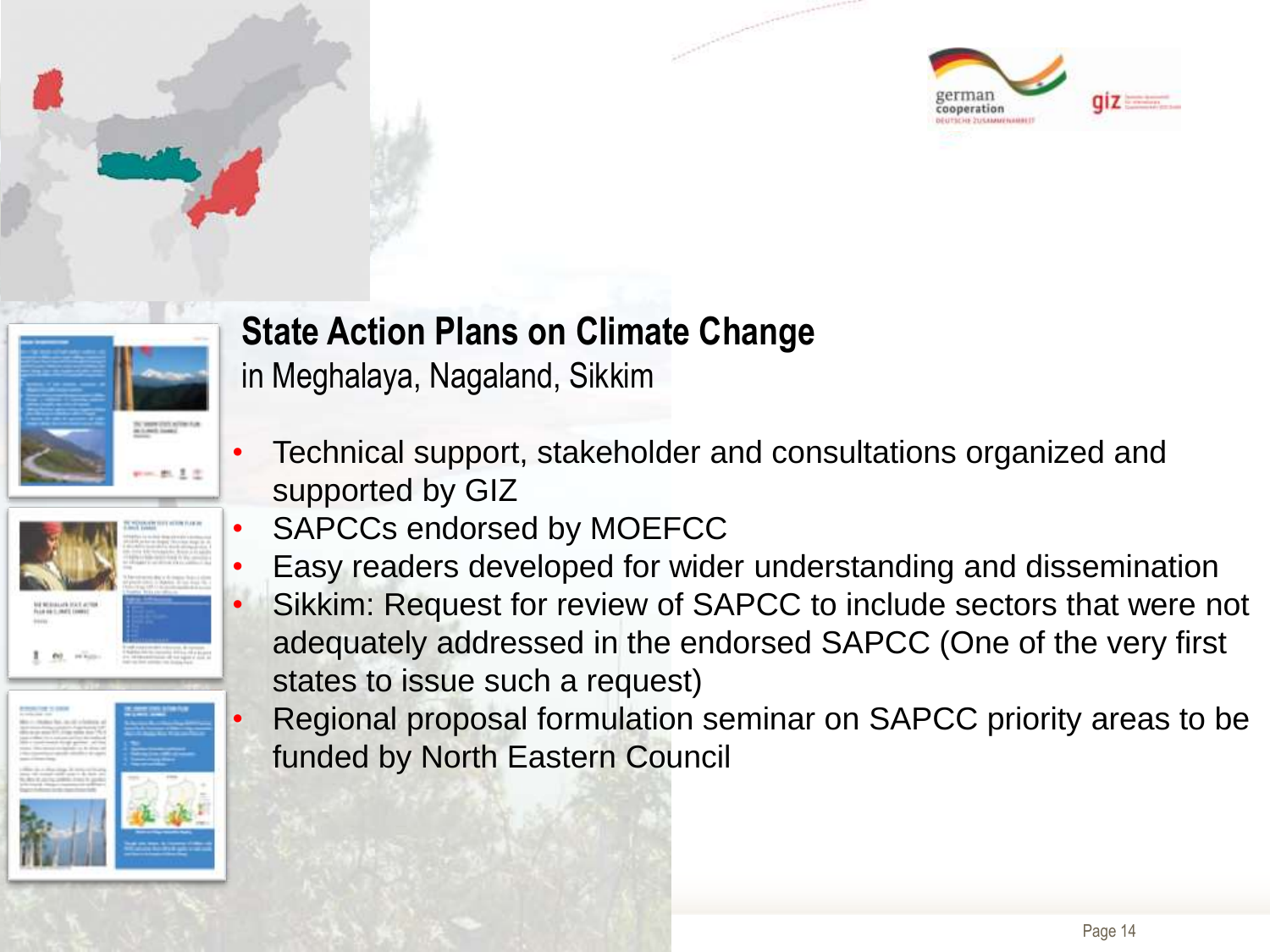

### **Human Capacity Development**

in Meghalaya, Nagaland and Sikkim

| <b>Awareness raising</b><br>strategy                                                                                                                                                     | <b>Comprehensive</b><br>training program                                                                                                                                            | <b>Knowledge</b><br>management                                                                                                        | <b>Networking</b>                                                        |
|------------------------------------------------------------------------------------------------------------------------------------------------------------------------------------------|-------------------------------------------------------------------------------------------------------------------------------------------------------------------------------------|---------------------------------------------------------------------------------------------------------------------------------------|--------------------------------------------------------------------------|
| <b>Objective</b>                                                                                                                                                                         |                                                                                                                                                                                     |                                                                                                                                       |                                                                          |
| <b>Training of trainers</b><br>(training cascade)<br><b>State, District and</b><br><b>Community level</b><br>trainers (community<br>awareness raising by<br>community level<br>trainers) | A. Need based<br>State based, Demand<br>driven<br><b>B. Tailor-made</b><br><b>- TNA</b><br><b>Joint trainings</b><br><b>Exposure visits</b><br><b>Hand-picked institutions</b><br>٠ | <b>Knowledge center</b><br>• Data collection,<br>knowledge sharing,<br>dissemination<br>" Vision, mission, roles<br>and admin. set-up | <b>Knowledge center</b><br>■ Knowledge sharing<br><b>Joint workshops</b> |
| Target group                                                                                                                                                                             |                                                                                                                                                                                     |                                                                                                                                       |                                                                          |
| <b>Communities</b>                                                                                                                                                                       | <b>Government officials</b>                                                                                                                                                         | <b>Government institutions</b>                                                                                                        | <b>Governments, training /</b><br>research institutes, NGOs              |
|                                                                                                                                                                                          |                                                                                                                                                                                     |                                                                                                                                       | Page 15                                                                  |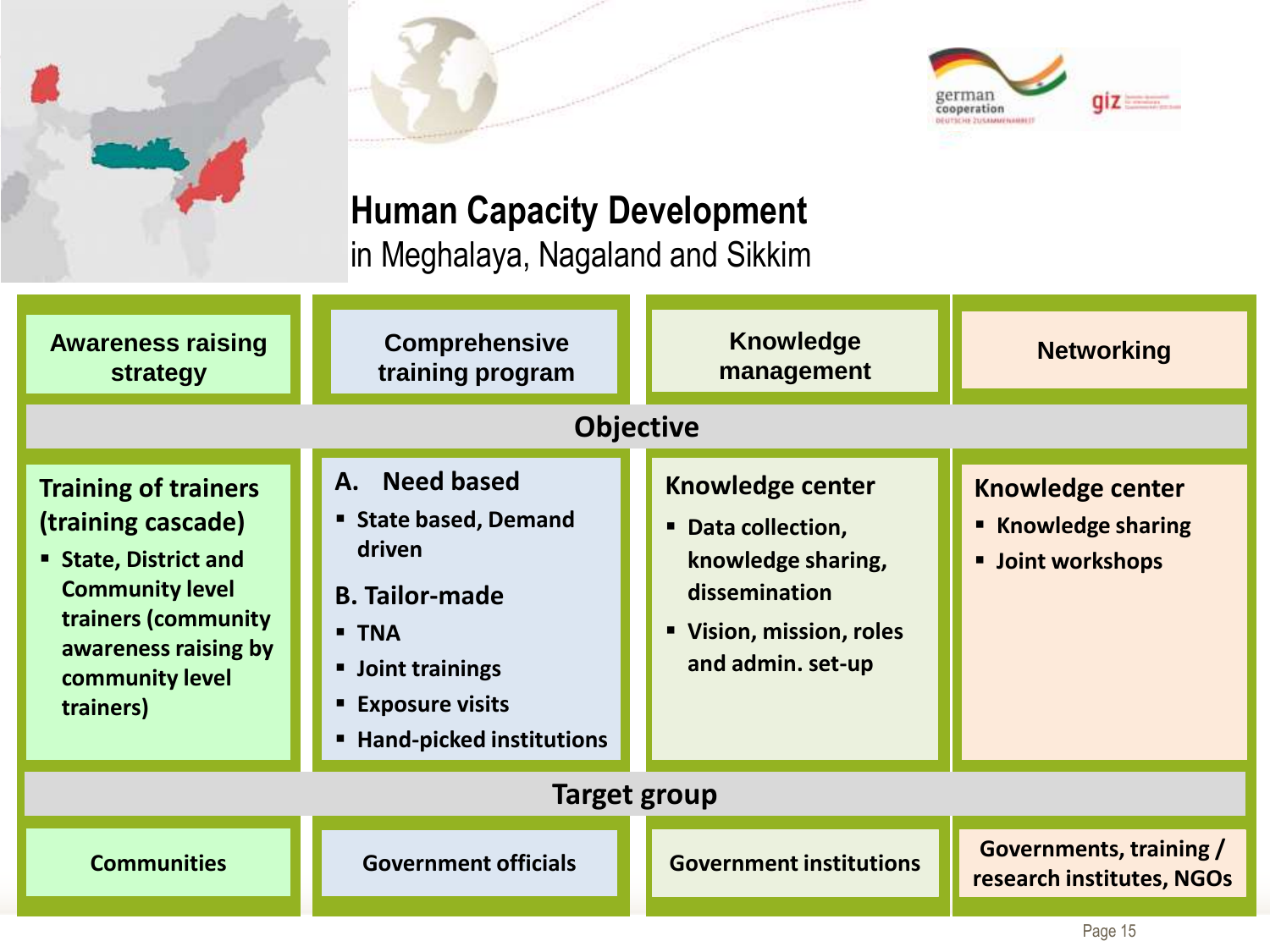

# **3. Overview**

# Madhya Pradesh

**Climate proofing a rural development programme for fish farming in Dhar district**  (implementation partner TAAL**)**



# **Rajasthan**



**Integrated Group Pasture Management for livestock rearing, in Udaipur district (**implementation partner AFPRO)

**Eco-restoration through institution strengthening, sustainable forest management and agriculture management in Mandla district**  (implementation partner FES**)**





**Sequential Stabilization of Sand dunes, in Jaisalmer district (**implementation partner Rajasthan forest department**)**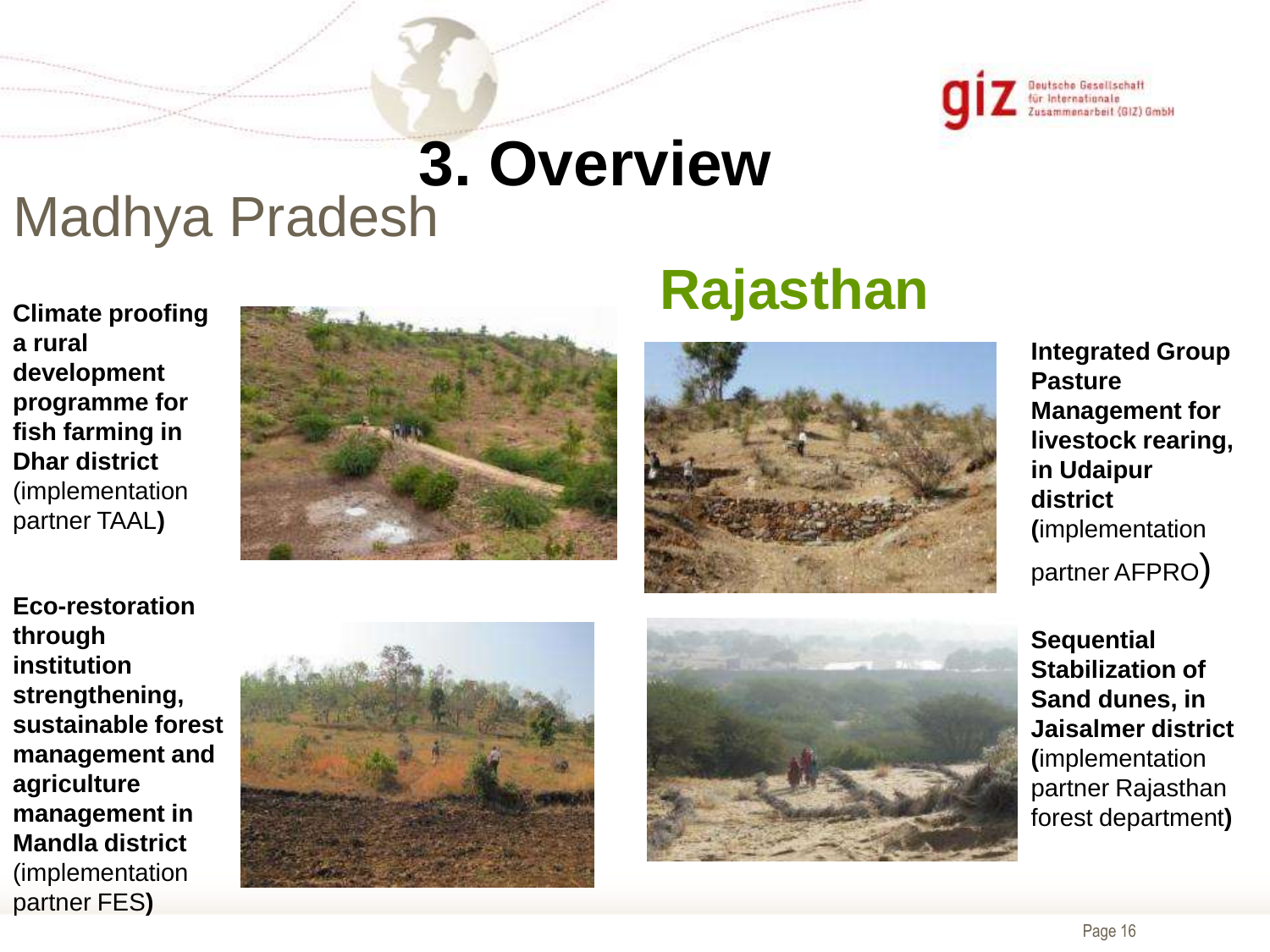

### Tamil Nadu

**Integrated Mangrove Fishery Farming System in Cuddalore district (implementation partner: MSSRF)**

**Tank Silt Application and Rainwater Harvesting, in Madurai district (implementation partner: DHAN Foundation)**

**Rehabilitation of coastal habitats in Tuticorin district (implementation partner: SDMRI)**

# **3. Overview**







**West Bengal**

**Livelihood diversification through Integrated Production Systems, in Malda & Murshidabad districts (implementation partner: DRCSC)**





 $WWF_0$ e 17 **Introducing salttolerant species and preparing for disasters, Mousini island Sundarbans (implementation partner: WBUAFS and**